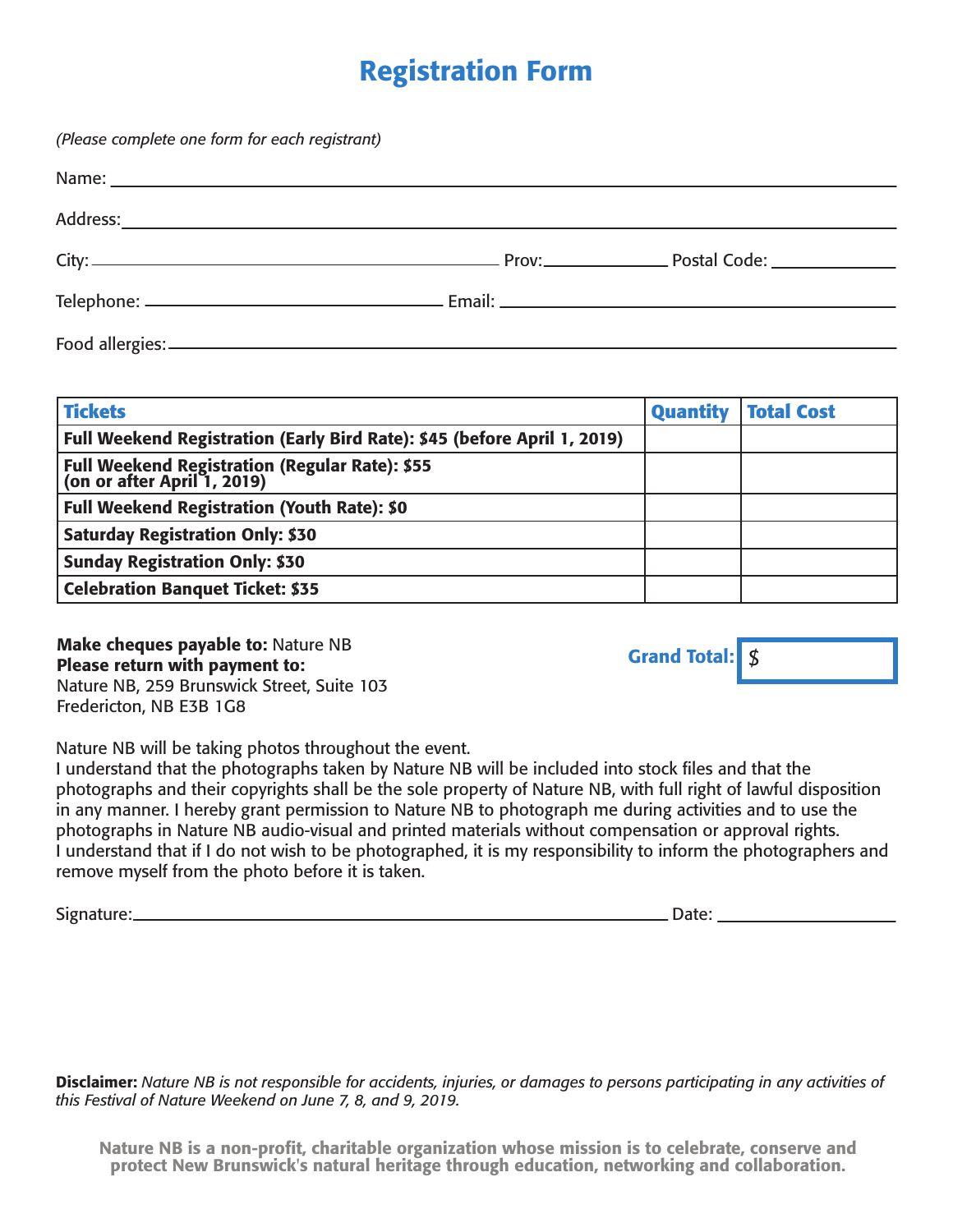| #              | <b>Field Trips</b>                                                                       | <b>Start</b> | End   | Day      | <b>First</b><br>Choice | Second<br>Choice |
|----------------|------------------------------------------------------------------------------------------|--------------|-------|----------|------------------------|------------------|
|                | <b>Saturday early morning:</b>                                                           |              |       |          |                        |                  |
| 1              | Birding Banding At The Huntsman Marine Science Centre                                    | 7:00         | 8:30  | Saturday |                        |                  |
|                | Saturday full day:                                                                       |              |       |          |                        |                  |
| $\overline{2}$ | Full Day Birding By Boat From Deer Island Channel To<br>Whitehorse Island And The Wolves | 8:00         | 4:00  | Saturday |                        |                  |
| 3              | <b>Exploring Deer Island</b>                                                             | 8:00         | 4:00  | Saturday |                        |                  |
|                | <b>Saturday morning:</b>                                                                 |              |       |          |                        |                  |
| 4              | Birding-By-Ear Field Workshop                                                            | 8:00         | 11:00 | Saturday |                        |                  |
| 5              | <b>Chamcook Mountain</b>                                                                 | 8:30         | 11:30 | Saturday |                        |                  |
| 6              | Introduction To Edible/Medicinal Wild Plants                                             | 8:30         | 11:30 | Saturday |                        |                  |
| 7              | <b>Introduction To Beekeeping</b>                                                        | 8:30         | 11:30 | Saturday |                        |                  |
| 8              | Huntsman Marine Science Centre: Behind The Scenes                                        | 8:30         | 11:30 | Saturday |                        |                  |
| 9              | Black-Legged Kittiwake Colony On Whitehorse Island                                       | 8:30         | 11:30 | Saturday |                        |                  |
| 10             | <b>Biking And Birding</b>                                                                | 8:30         | 11:30 | Saturday |                        |                  |
| 11             | <b>Birding At Caughey-Taylor Nature Preserve</b>                                         | 8:30         | 11:30 | Saturday |                        |                  |
| 12             | The Language Of The Shore                                                                | 8:30         | 11:30 | Saturday |                        |                  |
| 13             | Exploring The Intertidal Zone At Indian Point                                            | 8:30         | 11:30 | Saturday |                        |                  |
| 14             | Kayaking Around Navy Island                                                              | 9:00         | 12:00 | Saturday |                        |                  |
| 15             | <b>Interactive Beach Walk</b>                                                            | 9:30         | 11:30 | Saturday |                        |                  |
|                | <b>Saturday afternoon:</b>                                                               |              |       |          |                        |                  |
| 16             | Machias Seal Island From The Water                                                       | 1:00         | 6:00  | Saturday |                        |                  |
| 17             | Botany At Pagan Point                                                                    | 1:30         | 4:30  | Saturday |                        |                  |
| 18             | Bumblebee Spree - Finding And Identifying Bumblebees                                     | 1:30         | 4:30  | Saturday |                        |                  |
| 19             | <b>Coastal Bird Watching Stroll</b>                                                      | 1:30         | 4:30  | Saturday |                        |                  |
| 20             | Discover The World Of Fungi!                                                             | 1:30         | 4:30  | Saturday |                        |                  |
| 21             | <b>Visit A Beehive</b>                                                                   | 1:30         | 4:30  | Saturday |                        |                  |
| 22             | Peskotomuhkati History With Sakom Akagi                                                  | 1:30         | 4:30  | Saturday |                        |                  |
| 23             | Huntsman Marine Science Centre: Behind The Scenes                                        | 1:30         | 4:30  | Saturday |                        |                  |
| 24             | Seeking Science Adventure On The Fundy Spray                                             | 1:30         | 4:30  | Saturday |                        |                  |
| 25             | Jolly Breeze Jet Boat Zodiac Tour                                                        | 1:30         | 4:30  | Saturday |                        |                  |
| 26             | Buggin' With Becky                                                                       | 1:30         | 4:30  | Saturday |                        |                  |
| 27             | <b>Empowering Outdoor Women</b>                                                          | 1:30         | 4:30  | Saturday |                        |                  |